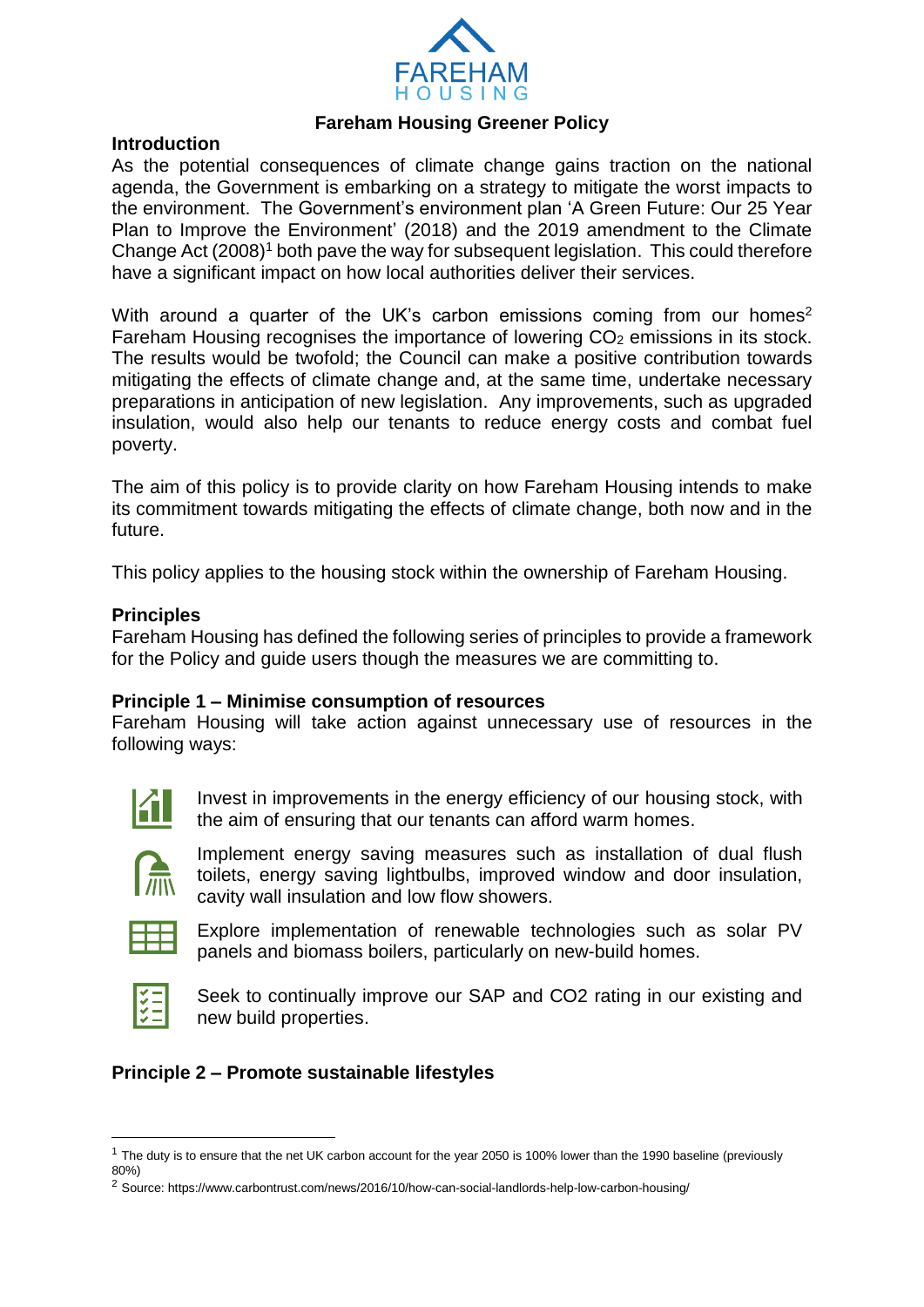

Fareham Housing will encourage and advise on the benefits of more sustainable lifestyles through the following:



Provide advice and facilities on reducing waste and encouraging recycling.



Provide information on sustainable methods of transport, lifestyle and behaviours.



Promote the use of energy and water meters where possible to assist as a visual guide for energy expenditure.



Signpost to energy tariff switching advice.

## **Principle 3 – Build homes that meet the sustainability needs of our customers now and in the future**

Fareham Housing will continue to provide housing for those in need, recognising the value of building greener homes for the future as well as improving existing stock by:



Working with our contractors and suppliers to ensure sustainability is considered in their business activities.



Following the principles of the Code for Sustainable Homes.



Participating in research and trial-based projects to help innovate in areas of emerging sustainability technology in order to incorporate smarter design and inform future build decisions.



Apply, as appropriate, the WRAP principles for Designing Out Waste.



Conserving and enhancing existing biodiversity wherever possible.



Ensuring space for car charging points is considered at the design stage of any new build.

# **Principle 4 – Deliver a greener standard**

Fareham Housing will ensure that the principles above are delivered in a way that does not compromise budgetary restrictions and provides best value by:



Maximising and actively exploring grant funding opportunities.

Understanding where fuel poverty exists within our stock and utilise the measures outlined above to assist fuel poor households.